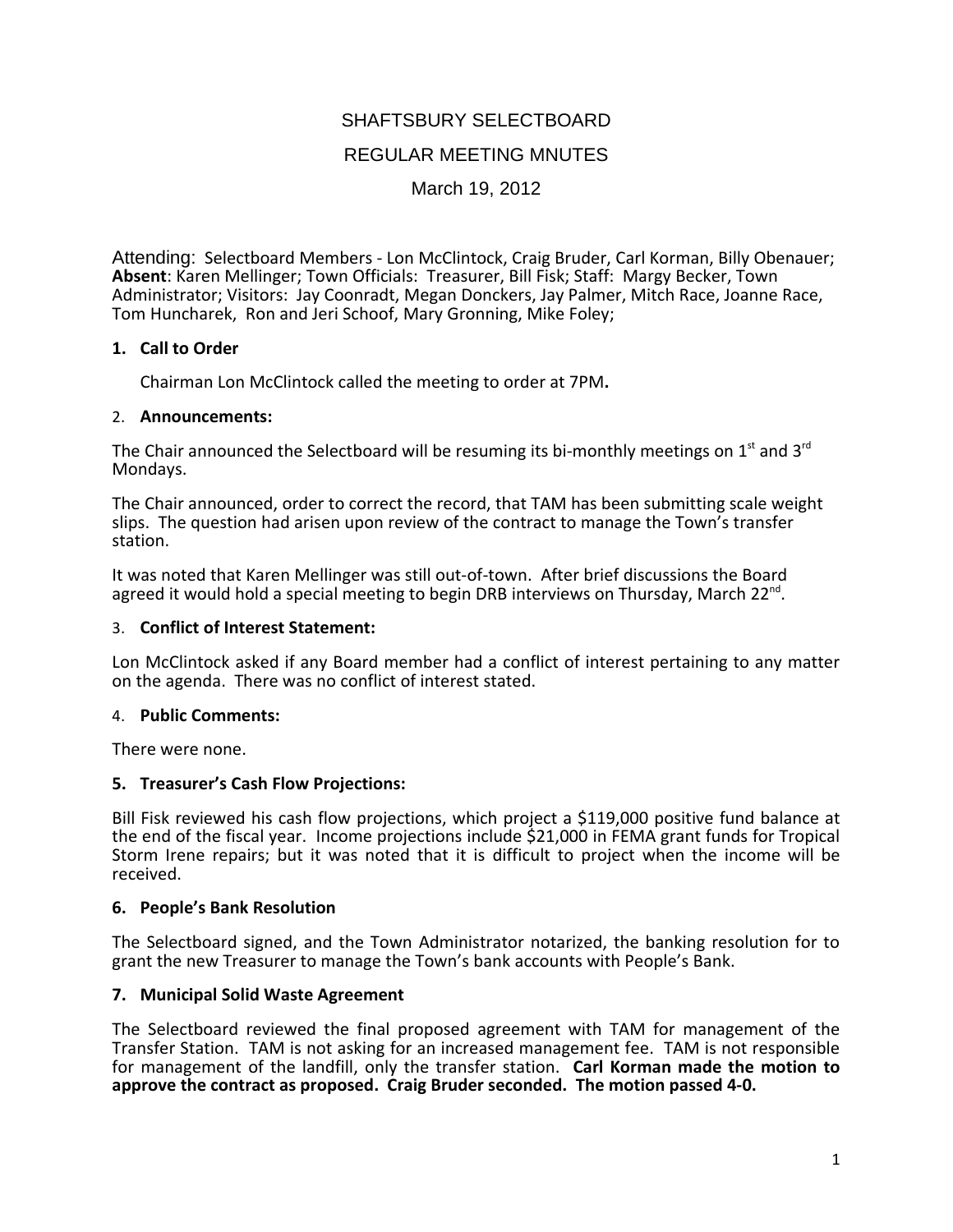## **8. Listers' Fees for Grand List Mail Labels**

Margy Becker explained that prior to March elections, the Listers had received a request for grand list mailing labels. The question at the time was how much to charge for the labels and time to produce them. Margy Becker inquired with the Secretary of State's office, and then subsequently prepared the justification for the fee of approximately \$11.00. It was suggested the Listers' should provide the information on a CD. Only the Selectboard sets fees. **Billy Obenauer made the motion to adopt the fee schedule as presented. Craig Bruder seconded. Carl Korman made a motion to amend the motion 'for a period of 2 years'. Craig Bruder seconded the amendment. The Board voted 4‐0 to amend the main motion. The Board voted 4‐0 in favor of the main motion.**

## **9. New Garage Permitting Bids**

Carl Korman noted that the revised Long Trail Engineering and MSK Engineering bids are 'non-<br>responsive', in that the Engineers did not submit a final proposal cost that was a hard number. Revised surveying estimates were provided as a cost range. The RFP had asked for fixed price proposals. The Selectboard discussed and then agreed the RFP was written with enough clarity for bid solicitation. It was agreed Long Trail Engineering and MSK Engineering would be asked to submit the fixed price proposals as requested.

## **10. Cemetery Mowing Bids**

Action on bids was tabled until the March 22<sup>nd</sup> special meeting, pending reference checks. Carl Korman noted there was little justification for ignoring the lowest bid.

#### **11. MOU with Benninton County Regional Commission for Household Hazardous Waste Collection Days**

Margy Becker advised the Selectboard to table action until April 2<sup>nd</sup>, as requested by BCRC.

#### **12. Clean Harbors Contract for Household Hazardous Waste Days**

Margy Becker advised the Selectboard to table action until April 2<sup>nd</sup>, as requested by BCRC.

#### **13. 2012 Certificate of Highway Mileage**

Action was tabled pending resolution of confusion regarding mapped class 4 mileage.

#### 14. **Solid Waste Implementation Plan Amendment ("SWIP")**

#### **Craig Bruder made the motion to amend the SWIP to enable Glastenbury to join the membership. Carl Korman seconded. The motion carried 4‐0.**

#### **15. Computer Network Bids**

Selectmen agreed to form an Ad Hoc committee to review and tabulate bids with the Town Administrator. Network bids will be opened by the Selectboard on April  $2^{nd}$ .

#### **16. Other Business**

Billy Obenauer recommended the Selectboard adopt an appointment policy.

Margy Becker presented a revised FEMA grant agreement to enable the Town to receive 90% vs. 75% federal funds. **Craig Bruder made the motion to approve the revised FEMA grant agreement. Carl Korman seconded. The motion carried 4‐0.** Lon McClintock signed the Agreement on behalf of the Board.